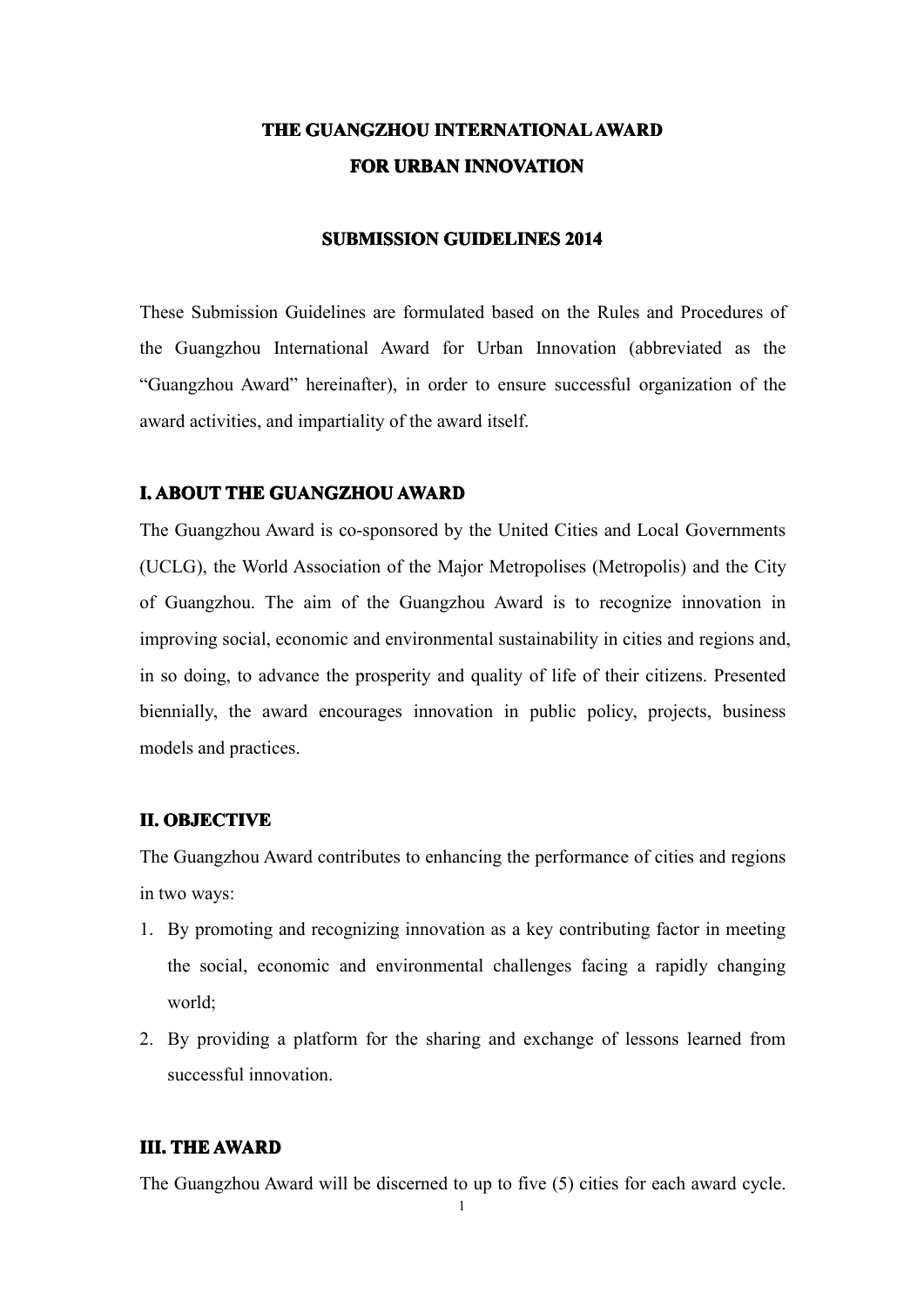Each of the winning cities will receive <sup>a</sup> USD 20,000 cash prize, <sup>a</sup> trophy and <sup>a</sup> commemorative certificate designed for the award.

The winners of the Guangzhou Award are also invited to attend special events including the Guangzhou International Conference on Urban Innovation, an exhibition and the award ceremony.

## **IV. ELIGIBILITY**

1. The Guangzhou Award is open to all cities and regions worldwide, including members of UCLG and Metropolis.

2. An initiative that is entered for the Guangzhou Award should meet the following eligibility criteria:

- a) It should be an original undertaking such as <sup>a</sup> new policy, project, business model or practice that promotes social, economic and/or environmental sustainability in <sup>a</sup> city or region;
- b) It should be an ongoing or recently completed initiative (within the pas<sup>t</sup> two years);
- c) It should provide evidence and/or indicators of substantial impact and/or success in meeting the initiative's stated objective(s).

Cities and local authorities are encouraged to submit several initiatives that suppor<sup>t</sup> <sup>a</sup> given policy including those that are implemented in collaboration with private and civil society partners.<sup>[1](#page-1-0)</sup>

3. The Guangzhou Award recognizes innovations in various thematic areas and domains. As <sup>a</sup> general guideline, innovative initiatives may be recognized within the social, cultural, economic, environmental, governance and technological domains of sustainability, including, for example:

<span id="page-1-0"></span><sup>&</sup>lt;sup>1</sup> While the Award is discerned directly to a city or local authority, the jury reserves the right to attribute the innovation to actions undertaken by the city's private and/or civil society partners.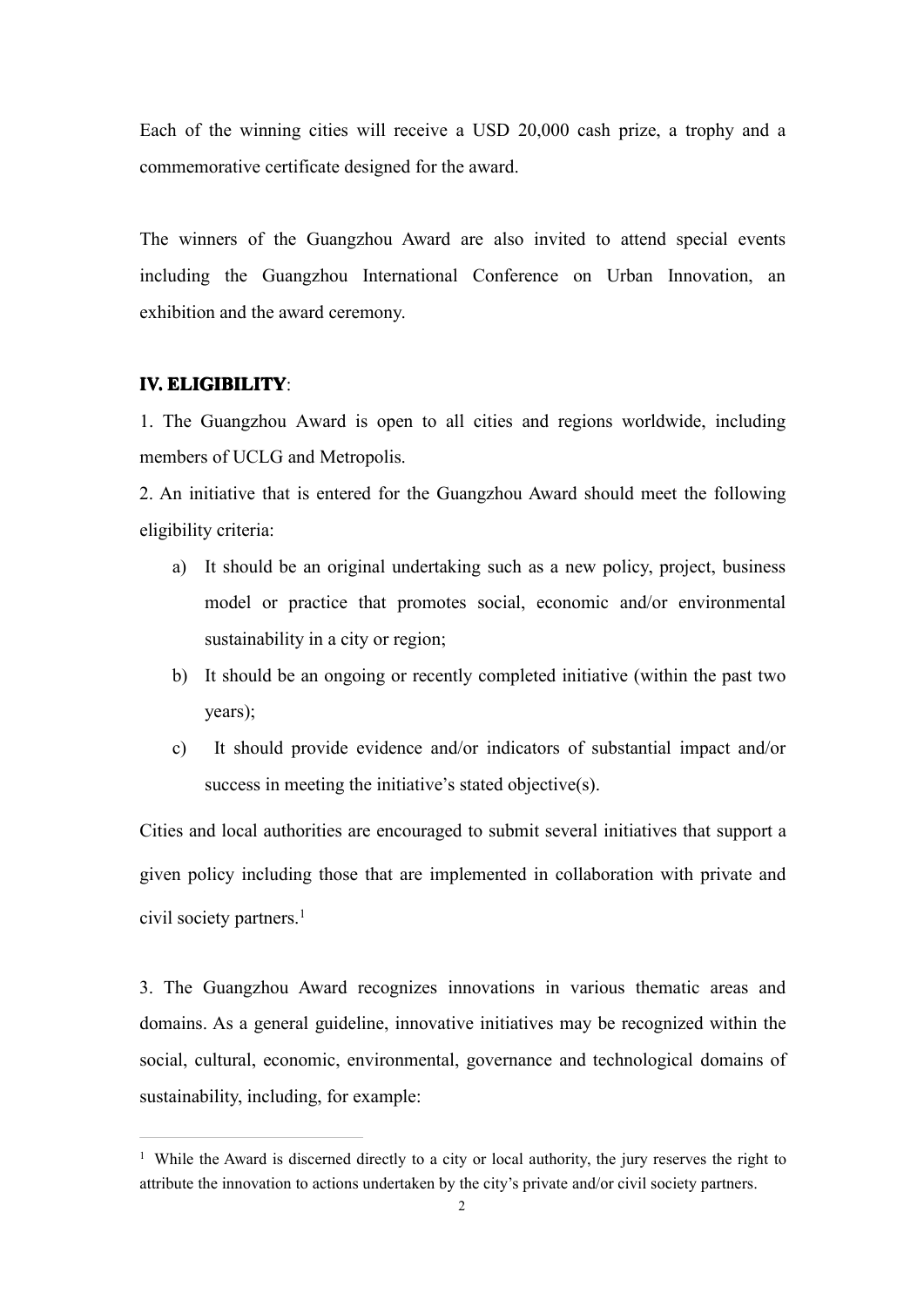**a) Infrastructure and public services**: innovation in the provision, delivery, coverage and quality of public services and infrastructure, including new business models, innovative financing mechanisms and instruments; strengthening capacity; increasing productivity; reducing cost and bureaucracy; developing performance measurement tools and benchmarks;

**b) Effective planning and good governance**: innovation in strategic planning, design and decision making; improved transparency, accountability and responsiveness in public administration; regulatory and/or administrative reform; citizen/client orientation;

**c) Partnerships, participation participationand civic engagemen<sup>t</sup> engagement**: building new partnerships between government, private sector and civil society; enhancing civic engagement; implementing new business models; establishing cross-jurisdictional collaboration; fostering community empowerment;

**d) Smart city development**: innovative use of technology and of Information and Communication Technologies (ICT) to optimize resource use and allocation; boost efficiency and effectiveness in such areas as e-government, water, waste and energy management; improve transport and logistics and access to public services;

**e) Resilience**: improving the capacity of the city, region or a community in adapting to and mitigating the negative impacts of natural and human-induced disasters.

**f) Sustainability**: improving social inclusion, local economic development, decent work and environmental protection, and integration of migrants.

4. Submissions that do not succeed in being selected for the Guangzhou Award may re-submit in subsequent cycles should there be new evidence or indicators of impact or change.

## **V. ASSESSMENT ASSESSMENT CRITERIA CRITERIA CRITERIACRITERIA**

The major criteria for innovation to be considered for the Guangzhou Award include:

1. **Innovativeness**: the extent to which a forward-looking policy, an original project,

3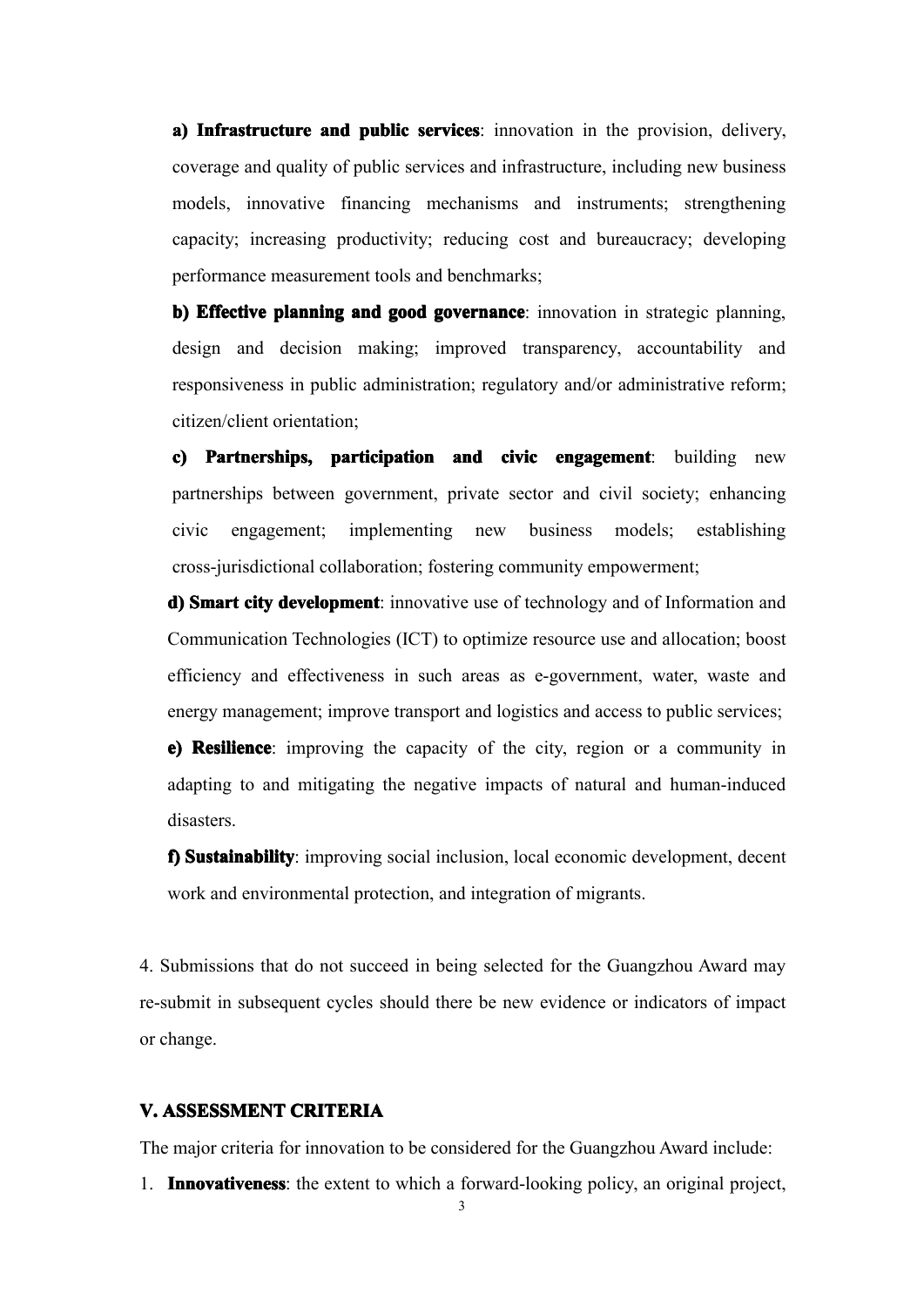new business model or creative practice has been developed to address <sup>a</sup> major social, economic, environmental or governance issue;

- 2. **Effectiveness**: the extent to which the initiative has achieved or is well on its way to achieve its stated objective(s) and other socially desirable outcomes;
- 3. **Replicability/Transferability**: the value of lessons learned from the initiative in inspiring others to adopt new policies or good practices;
- 4. **Significance**: the importance or relevance of the initiative in addressing problems and issues of public concern.

Each assessment criterion will carry an equal weight in the overall evaluation.

## **VI. SUBMISSION PROCESS**

- 1. Submitters are encouraged to complete the registration form (see Annex I) and send it to the Guangzhou Award Secretariat before 31 May 2014, so that the Secretariat could follow up and provide assistance where necessary.
- 2. Submissions should be made in accordance with the application form (see Annex II), which is available on the Internet and can be downloaded from the official website of the Guangzhou Award at http://www.guangzhouaward.org.
- 3. Submissions should be made electronically in English and formatted to fit single-sided pages of A4 paper using Times New Roman 12 or 14 point font size. An optional copy in <sup>a</sup> language other than English may be included together with the compulsory English version.
- 4. Submitters should include the following supporting materials as an integral par<sup>t</sup> of their submission:
	- a) Articles appearing in newspapers, professional journals, newsletters or other publications;
	- b) Photographs, videos and/or other graphic materials;
	- c) Maps and graphic materials.
- 5. Apart from the written repor<sup>t</sup> and supporting materials, submitters are encouraged to provide audio visual materials on DVD/CD or by email.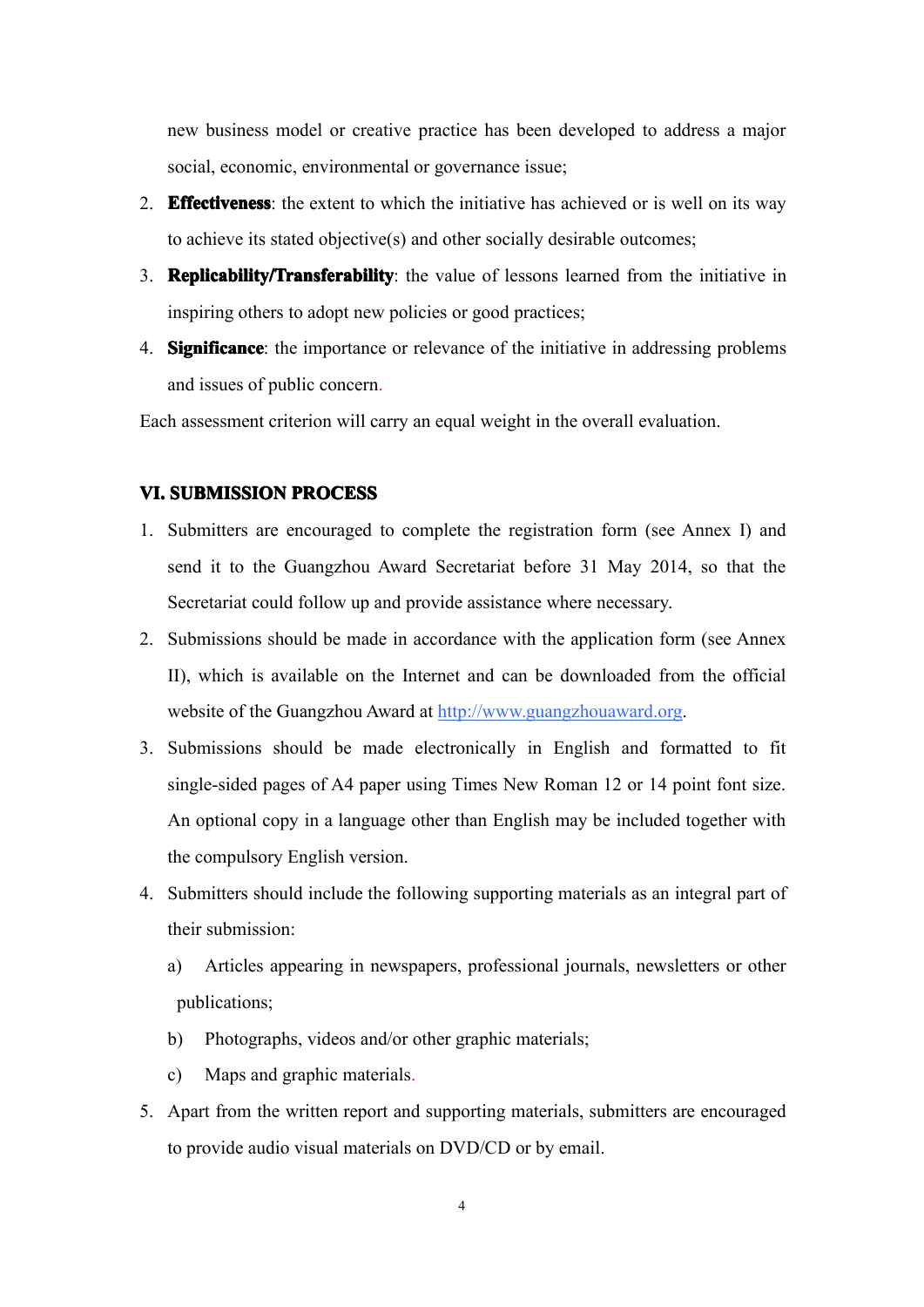Submissions should be sent to the Guangzhou Award Secretariat before **30 June 2014** by Email at  $\frac{info(0, \text{guangzhouaward.org})}{info(1, \text{guangzhouaward.org})}$  or by mail at 3901, Pearl River International Building, 112#, Yuehua Lu, Guangzhou, P.R.China (510030).

All submissions and supporting materials received will be acknowledged and will not be returned to the submitters.

The organizers reserve the right to publish submissions, wholly or in part, to further promote and disseminate lessons learned from urban innovation.

## **VII. SELECTION PROCESS**

Submissions received by the deadline of **30 June 2014** will undergo <sup>a</sup> three-step evaluation process:

- 1. Step I: review by an internationally and gender representative Technical Committee comprising of up to 11 persons with extensive experience in different domains. This committee will select no more than forty-five (45) deserving initiatives from all submissions. It will then select from the deserving initiatives a shortlist of up to fifteen (15) outstanding initiatives of comparable merit. The Technical Committee will meet in person in Guangzhou for up to three working days;
- 2. Step II: review by the general public and the media. Short-listed submissions will be posted on the [Guangzhou](http://www.urban_innovation.org) Award website where members of the public, the media and the participants to the Guangzhou International Conference on Urban Innovation (see below) will be invited to state their preferences and comments. The submissions that receive the most positive comments and feedback will be recognized and discerned with special certificates of appreciation.
- 3. Step III: review by an independent Jury. Short-listed submissions will be evaluated by an independent Jury composed of no less than five (5) eminent personalities. The jury will undertake a paper evaluation and an evaluation based on the oral presentation of each of the shortlisted initiatives at the Guangzhou International Conference on Urban Innovation. The Conference is designed to promote the sharing of lessons learned from the shortlisted initiatives with other cities, practicing professionals, civil society organizations, academia, the media and the general public.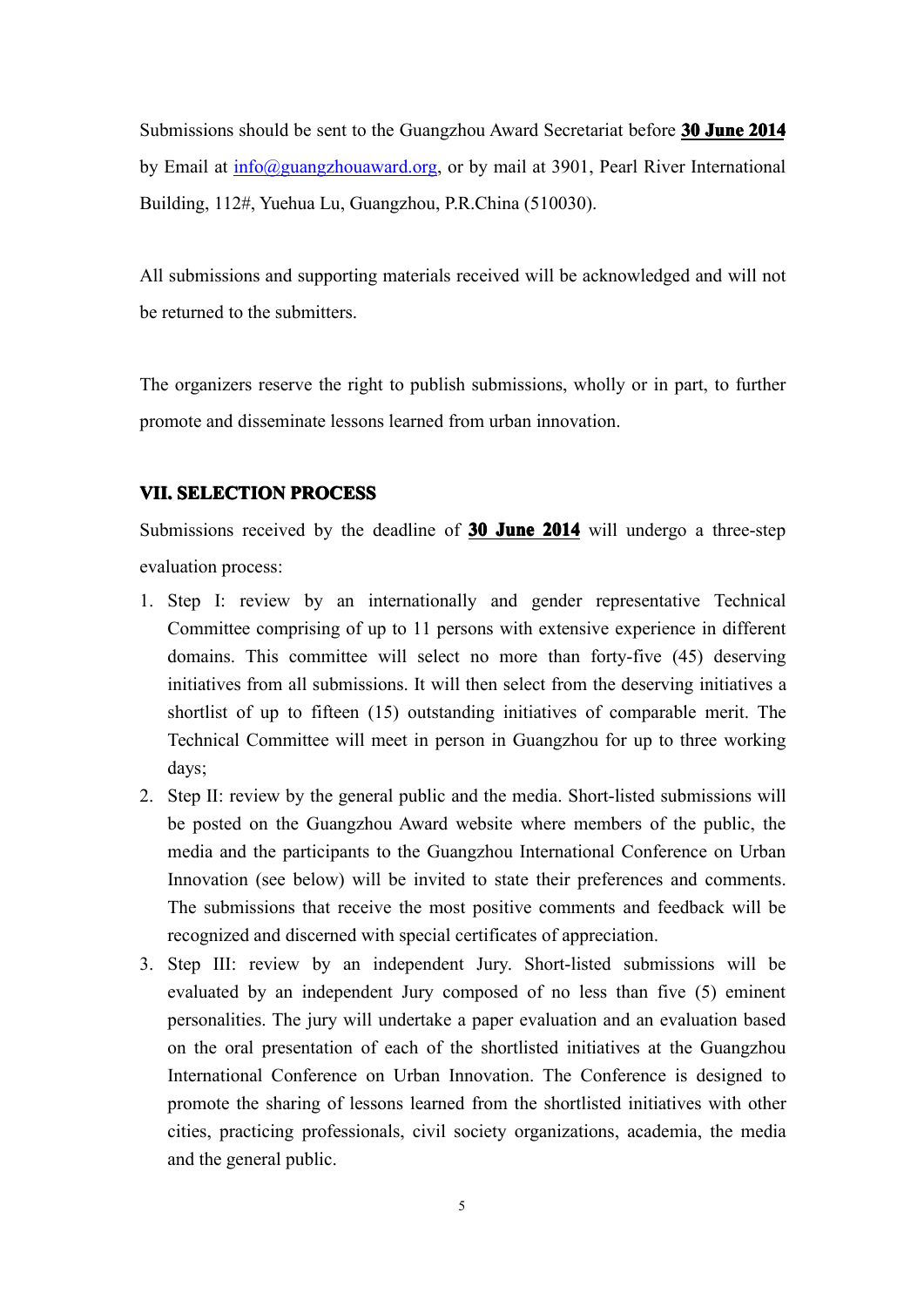The Jury will presen<sup>t</sup> its final decision during the award ceremony.

The Jury has the mandate to select up to five (5) award winners from the shortlist. The Jury reserves the right to award less than five (5) initiatives but not more than five (5) initiatives in any given cycle. The Jury also reserves the right not to give any awards if the short-listed initiatives are considered unworthy of international recognition.

The Jury's decision is final and not contestable.

## V**III. CERTIFICATES CERTIFICATES CERTIFICATES OF APPRECIATION APPRECIATION APPRECIATIONAPPRECIATION**

Besides the five (5) awards, the Organizing Committee of the Guangzhou Award also intends to recognize up to three of the short-listed initiatives for their popularity with netizens, the media and participants attending the International Conference on Urban Innovation.

# **IX. THE GUANGZHOU INTERNATIONAL CONFERENCE ON URBAN INNOVATION, INNOVATION, INNOVATION,EXHIBITION EXHIBITION EXHIBITIONAND THE AWARD CEREMONY CEREMONY CEREMONY**

The Guangzhou Award Ceremony shall be held after the Jury's decision and upon the conclusion of the Guangzhou International Conference on Urban Innovation.

All short-listed initiatives will be invited to send two participants to attend the Conference.

Short-listed initiatives will also be asked to send additional material for an exhibition on urban innovation. The exhibition is open to the general public and may be shown in other venues inside and outside China.

The winners will be presented with their awards including trophies and certificates at the award ceremony. The winners will be requested to provide their bank account information for transfer of the USD 20,000 cash prize.